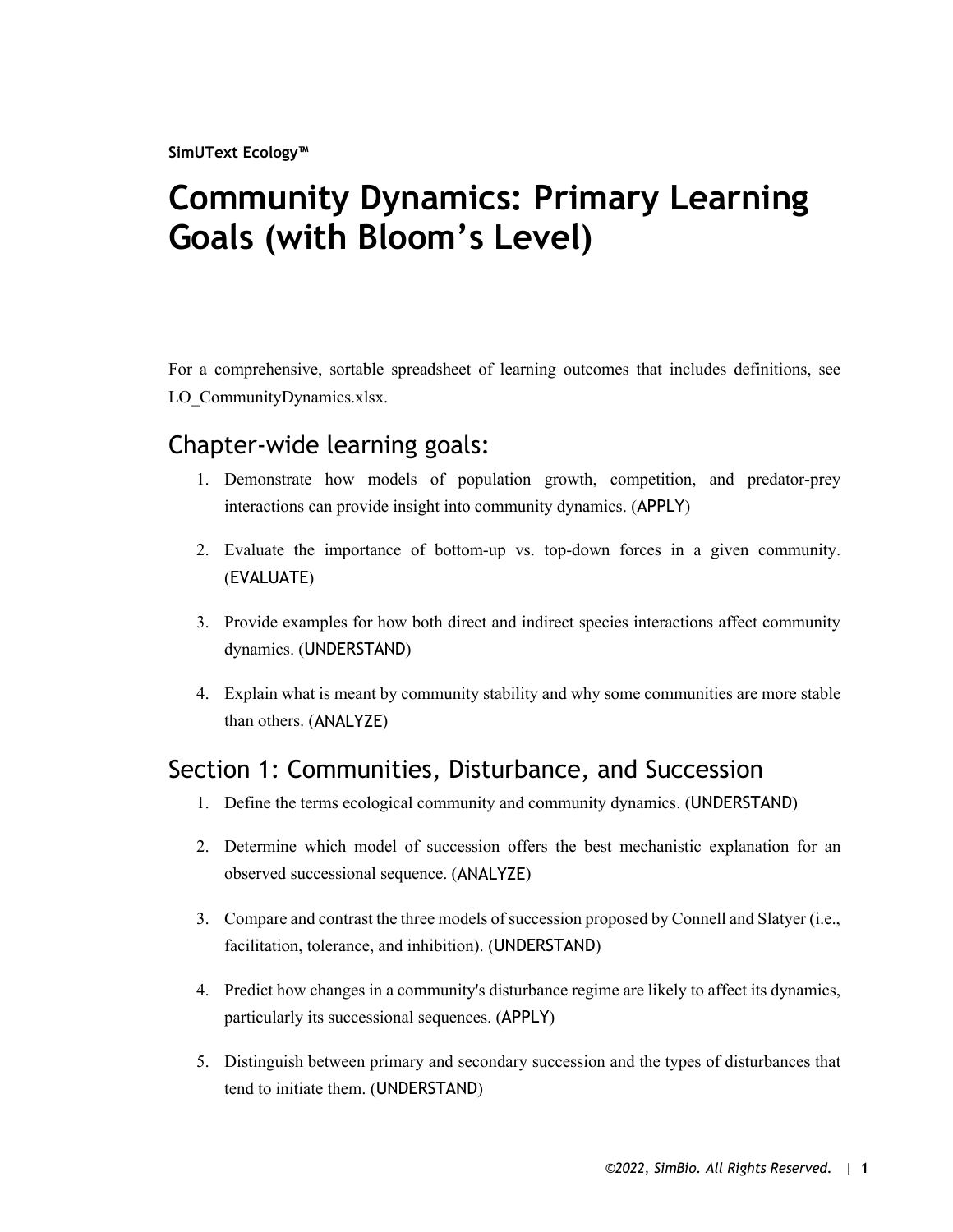- 6. Explain the mechanism(s) driving succession in Yellowstone National Park, paying particular attention to the role of the 1988 fires. (APPLY)
- 7. Summarize the physiological and life-history traits that characterize early- vs. latesuccessional plants. (UNDERSTAND)
- 8. Paraphrase the intermediate disturbance hypothesis and its key predictions. (UNDERSTAND)

#### Section 2: Food Chains and Indirect Effects

- 1. Provide an example of how an ecosystem engineer affects community dynamics. (UNDERSTAND)
- 2. Distinguish between autogenic and allogenic ecosystem engineers. (ANALYZE)
- 3. Explain how the ecology of fear is expected to influence foraging behavior. (ANALYZE)
- 4. Show how giving-up densities can be used to assess a forager's perception of predation risk. (APPLY)
- 5. Contrast the direct effects of predators vs. the indirect effects of predators through the ecology of fear. (ANALYZE)
- 6. Design a set of experiments that could distinguish between the effects of predators and of disturbance on a plant population. (CREATE)
- 7. Interpret data from exclosure experiments that test the effects of herbivores on plant communities. (ANALYZE)
- 8. Summarize the evidence that would be needed to demonstrate that a predator is producing a behavioral trophic cascade vs. a traditional, numerical trophic cascade. (ANALYZE)
- 9. Explain the role that community ecology concepts and data can play in debates on managing ecosystems using an example. (UNDERSTAND)
- 10. Predict how each trophic level will change when new trophic levels are added or removed from a food chain using trophic cascade theory. (UNDERSTAND)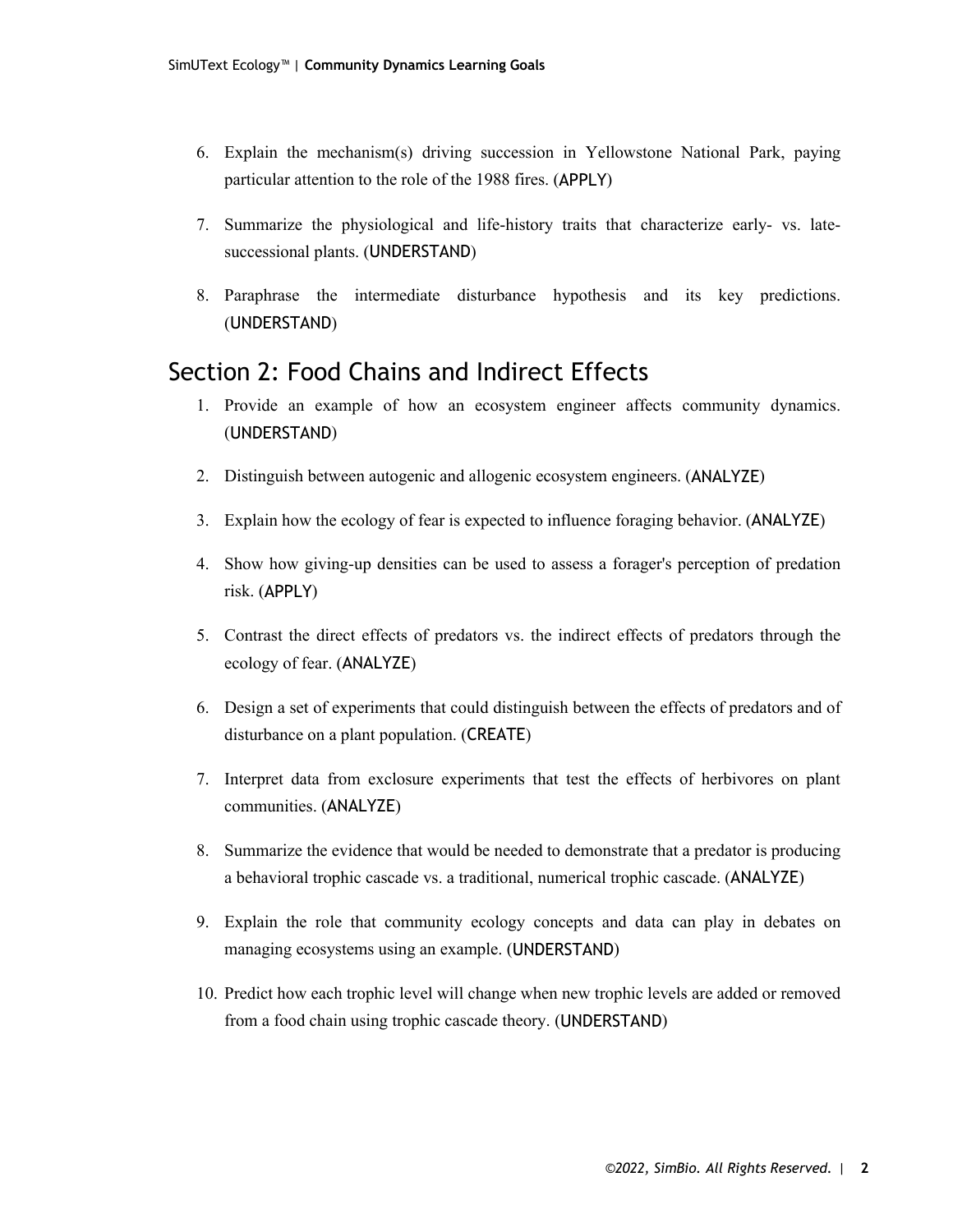## Section 3: Top-Down vs. Bottom-Up Control

- 1. Explain what drives successional sequences of decomposers as a given piece of detritus is decomposed. (ANALYZE)
- 2. Explain how the predictable successional sequence that occurs as decomposers colonize a corpse can be used to estimate when a person died. (UNDERSTAND)
- 3. Contrast the predictions stemming from the theory of top-down control, proposed by Hairston, Smith and Slobodkin, with predictions stemming from the theory of bottom-up control. (UNDERSTAND)
- 4. Draw conclusions on whether a community is structured by bottom-up, top-down, or some combination of factors using experimental data. (APPLY)
- 5. Distinguish between different hypotheses on what drives food chain length using correlational data such as from Post and colleagues. (APPLY)
- 6. Provide examples of keystone species. (UNDERSTAND)

### Section 4: Community Stability

- 1. Provide examples of studies supporting the hypothesis that animals select foraging sites that reduce their perceived predation risk. (UNDERSTAND)
- 2. Provide an example of how invasive species can affect ecological communities. (EVALUATE)
- 3. Design experiments to test alternative hypotheses for why some communities are more stable than others. (EVALUATE)
- 4. Defend a ranking of two or more communities in terms of how "stable" they are when faced with a disturbance. (EVALUATE)
- 5. Interpret graphs that qualitatively compare the dynamics after a disturbance in different ecosystems that vary in resistance, return time, and resilience. (APPLY)
- 6. Describe how the effects of a disturbance on a community whose resistance is low will compare to that of a community whose resistance is high. (UNDERSTAND)